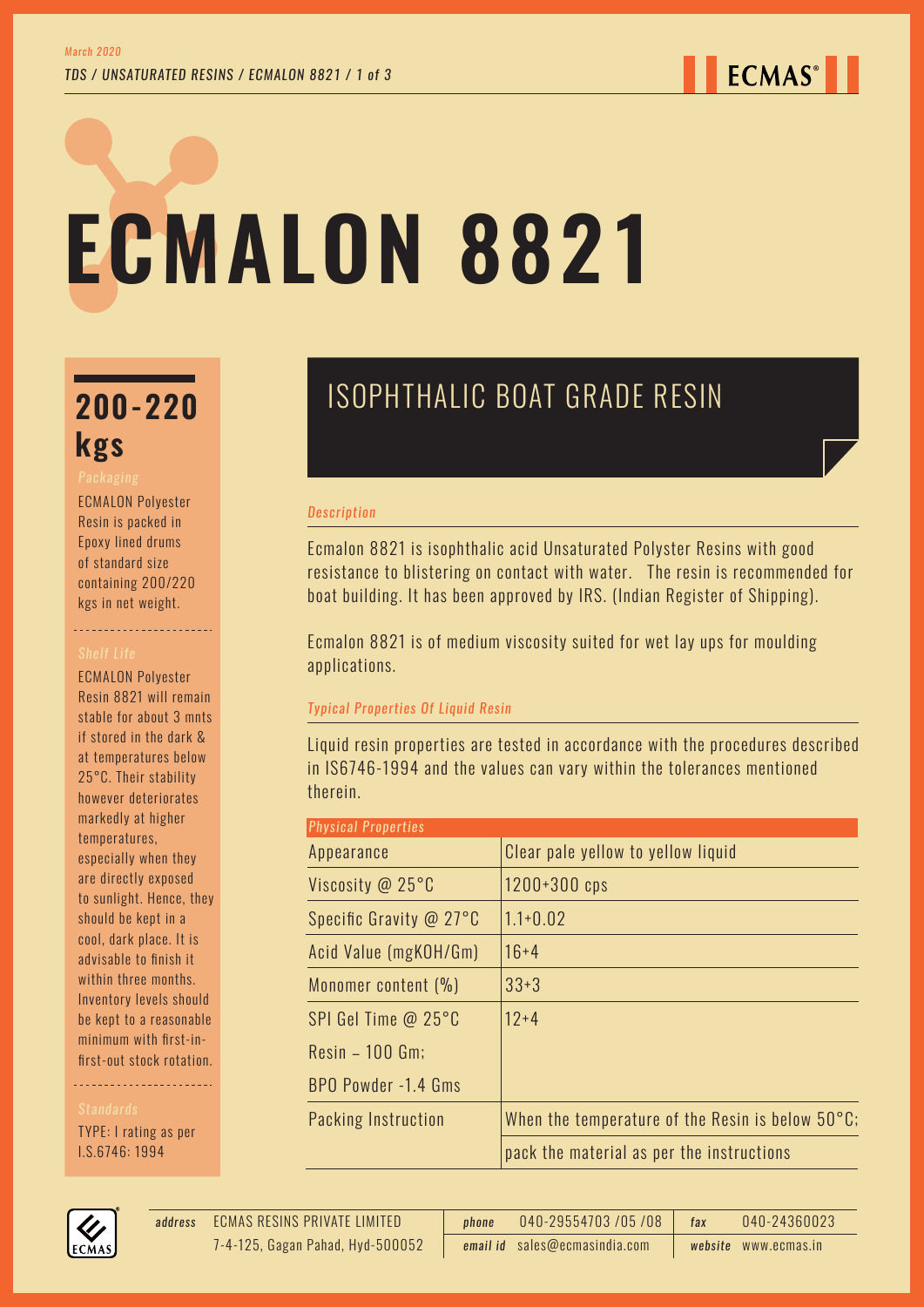

*Storage And Handling*



The materials must be stored in a moisture free, cool and dry environment, away from any direct sun-light.



Please avoid stacking of the containers.

Handle the product(s) very carefully during transportation.

## *Safety Precautions*



Wear all PPE's at the time of the application like safety boots, goggles, hand gloves and masks. Avoid contact with skin and eyes. Any direct skin contact with the products should be washed off thoroughly with soap and water.

# *CAST RESIN PROPERTIES*

Specimens are fabricated from cast sheets cured at R.T for 24hrs and 4h @ 90ºC.

| Property                           | Unit           | <b>Typical Value</b>  | <b>Test Method</b> |
|------------------------------------|----------------|-----------------------|--------------------|
| <b>Hardness</b>                    | <b>Barcol</b>  | 35 min                | IS 6746-'94        |
| Flexural Strength (kg/cm2)         | Mpa            | 80 min                | <b>ISO 178</b>     |
| Tensile Strength (kg/cm2)          | Mpa            | $45$ min              | <b>ISO 527</b>     |
| <b>Heat Distortion Temperature</b> | 0 <sub>C</sub> | 75 <sup>o</sup> c min | <b>ISO 75</b>      |
| Water absorption, 28days           | mgs            | 80 max                | ISO 62/1980        |
| <b>Flexural Modulus</b>            | Mpa            | 3000 min              | <b>ISO 527</b>     |

## *LAMIANATE:*

| Property                   | Unit          | <b>Typical Value</b> | <b>Test Method</b> |
|----------------------------|---------------|----------------------|--------------------|
| <b>Glass Content</b>       | $\frac{0}{0}$ | 85                   | IS 3268/3039       |
| Flexural Strength (kg/cm2) | Mpa           | 6350                 | ISO 3268/3039      |
| Tensile Strength (kg/cm2)  | Mpa           | 152                  | <b>ISO 178</b>     |
| <b>Flexural Modulus</b>    | Mpa           | 5206                 | <b>ISO 178</b>     |
| <b>Tensile Modulus</b>     | $\frac{0}{0}$ | 36                   | <b>ISO 172</b>     |

The above values are provided as general information and not to be construed as specification. Anyhow, they do not represent the values obtainable when used with reinforcements. Ultimate properties of FRP are dependent upon type and content of reinforcement and design and quality of construction of FRP.

#### *Storage & Handling*

The containers are recommended to be stored in cool and dry conditions for best result. Exposure to sources of heat and sunlight are to be avoided. After drawing the required resin, the container is to be securely closed, left over quantities after usage are not to be transferred back to the container.

The resin contains a volatile monomer with a flash point at 32ºC and is of moderate fire hazard. Due precautions to be observed while handling to avoid accidents.

Accelerator and Catalyst are not to be mixed together in the resin. Catalyst is added after thoroughly dispersing the accelerator. All direct contacts of accelerator and catalyst are strictly prohibited as they can lead to explosion.